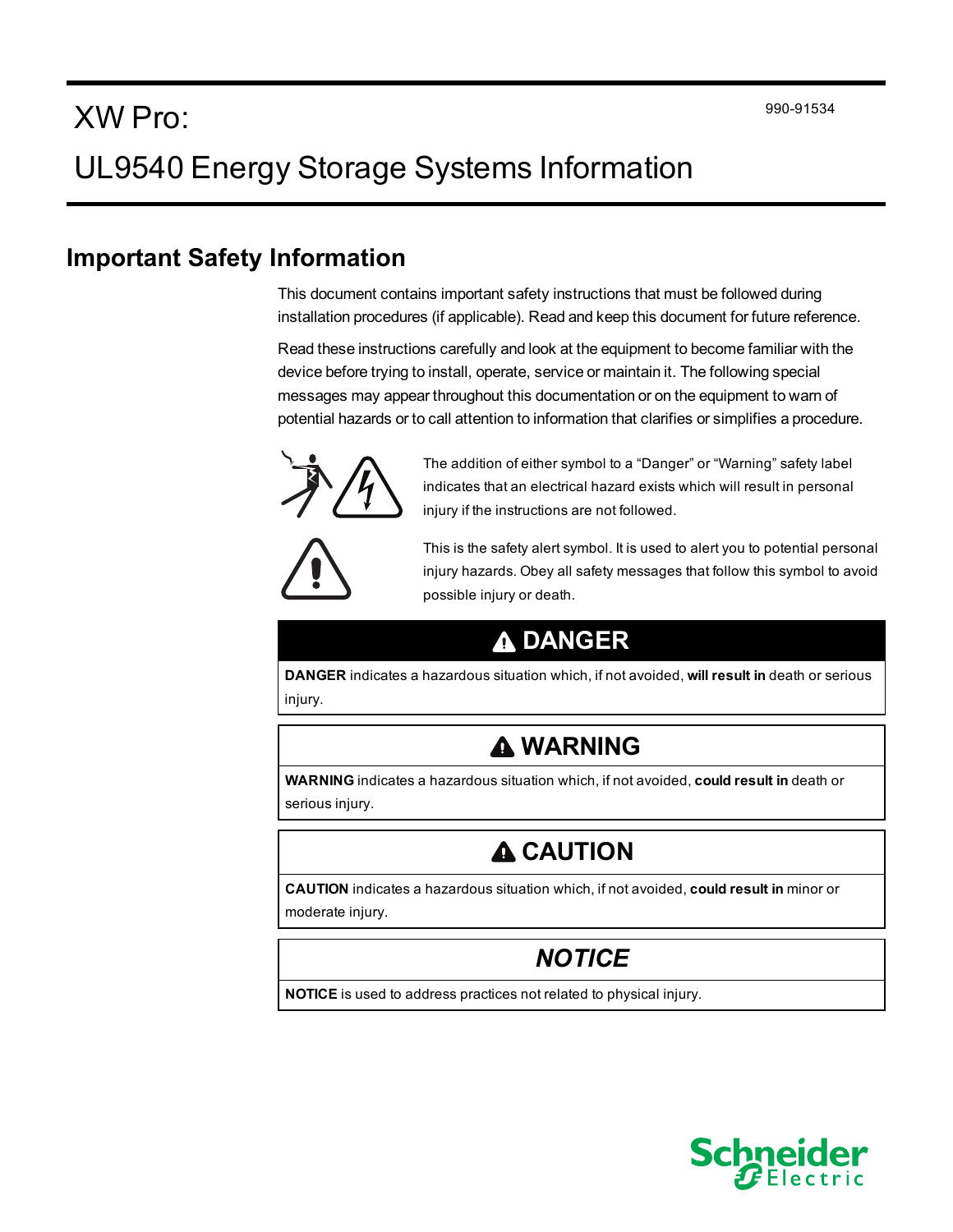# **A A DANGER**

#### **HAZARD OF ELECTRIC SHOCK, EXPLOSION, ARC FLASH, AND FIRE**

This document is in addition to, and incorporates by reference, the relevant product manuals for XW Proinverter/chargers and connected batteries. Before reviewing this document, you must read the relevant product manuals. Unless specified, information on safety, specifications, installation and operation is as shown in the primary documentation received with the product. Ensure you are familiar with that information before proceeding.

**Failure to follow these instructions will result in death or serious injury.**

### **Overview**

This document lists energy storage systems certified by Schneider Electric to ANSI/CAN/UL-9540:2016 Energy Storage Systems and Equipment standard and guides customer on their application. The systems covered in this document consist of the XW Pro inverter, compatible Li-ion batteries and supplementary equipment, as defined.

Refer to:

- **No. 2010 XW Pro Installation Guide (document number 990-91228 or 990-91403)**
- XW Pro Owner's Guide (document number 990-91227 or 990-91402)
- **n** Conext Gateway documentation
- <sup>n</sup> Customer documentation for the recommended batteries

The XW Pro is also used for other UL 9540 Energy Storage Systems certified by others. Systems configurations not listed in this document are out of scope of Schneider Electric's UL 9540 certification.

### **A** CAUTION

#### **BATTERY TYPE HAZARD**

Ensure that the battery pack being used includes a compatible Battery Management System (BMS) with safety controls. Batteries with a compatible BMS for closed loop communication are listed in *Supported System Architectures and [Configurations](#page-3-0) on page 4*.

**Failure to follow these instructions can result in injury or equipment damage.**

### **A CAUTION**

#### **SPECIFIC ENVIRONMENT HAZARD**

- n The system was intended for residential use without arc flash risk considered; a salt mist test should be considered when the ESS is installed outdoor near marine areas.
- n Seismic testing should be considered for ESS installations where seismic activity applies.

**Failure to follow these instructions can result in injury or equipment damage.**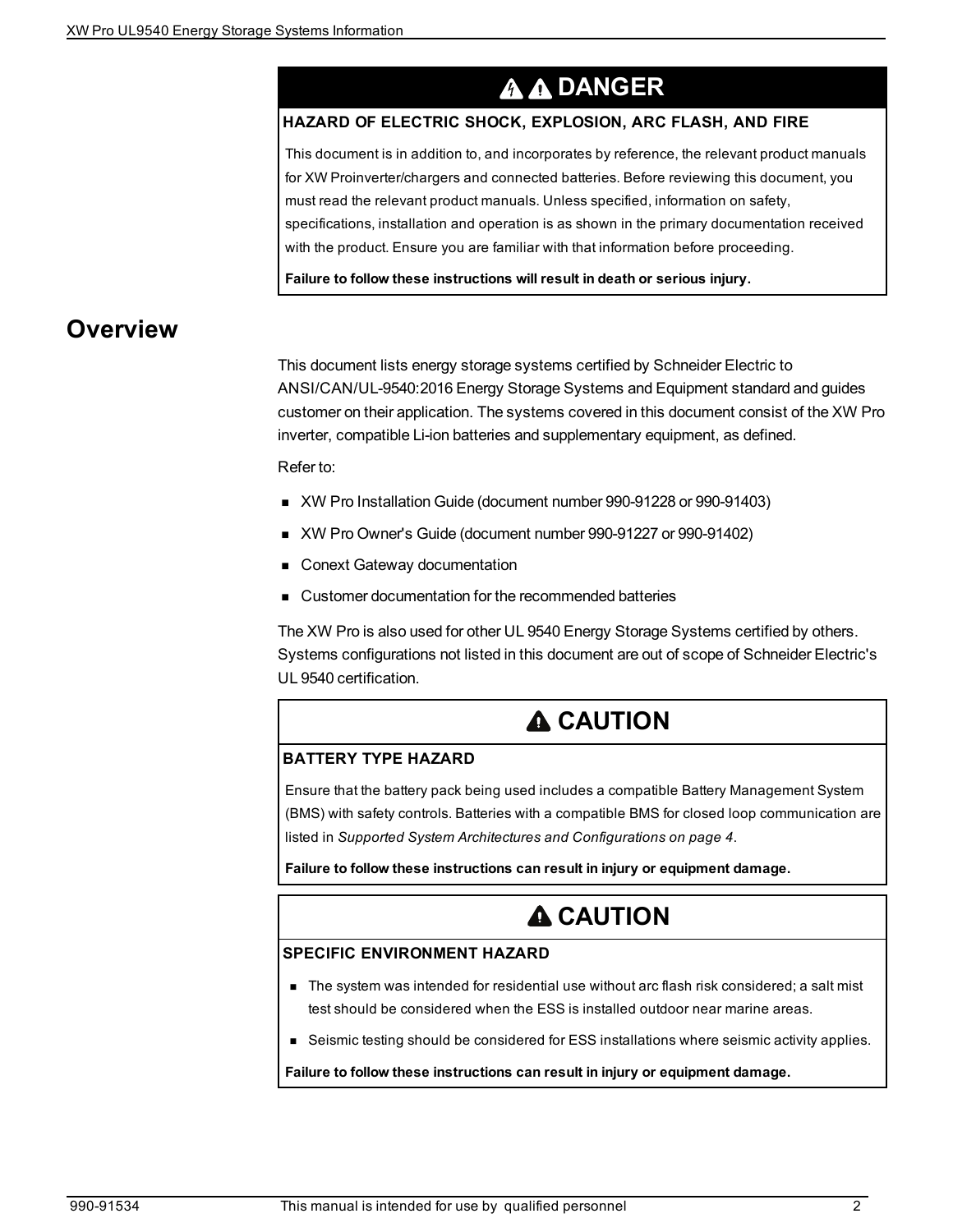## *NOTICE*

#### **RISK OF EQUIPMENT DAMAGE**

Before selecting a battery pack to use with the XW Pro inverter, MPPTs, or the accessories, be sure that the battery pack has been thoroughly tested by the battery manufacturer for safe operation for its intended application and is compatible with all Conext products. For questions or adjustments to the battery settings, contact the battery manufacturer.

**Failure to follow these instructions can result in equipment damage.**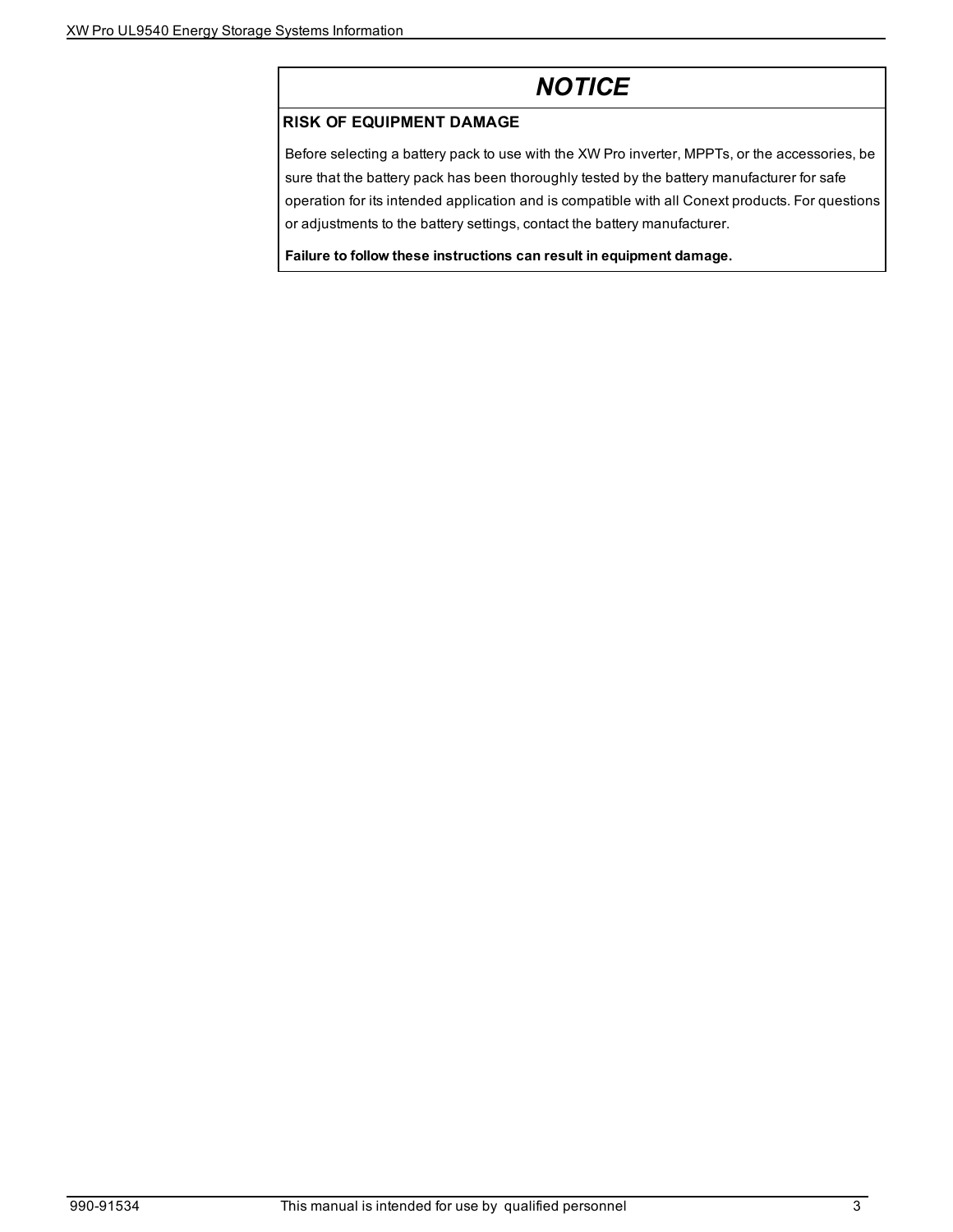### <span id="page-3-0"></span>**Supported System Architectures and Configurations**

The following diagrams depict UL 9540-certified systems with XW Pro inverters. The scope of certification includes the equipment and its interaction within the energy storage system (ESS) boundary. BMS communication with InsightHome or InsightFacility is optional. The system must be equipped with adequately-rated DC and AC breakers and/or equivalent as applicable by local codes and regulations.

Equipment combinations and associated power and energy nominal ratings are given in *[Table](#page-5-0) 1*.



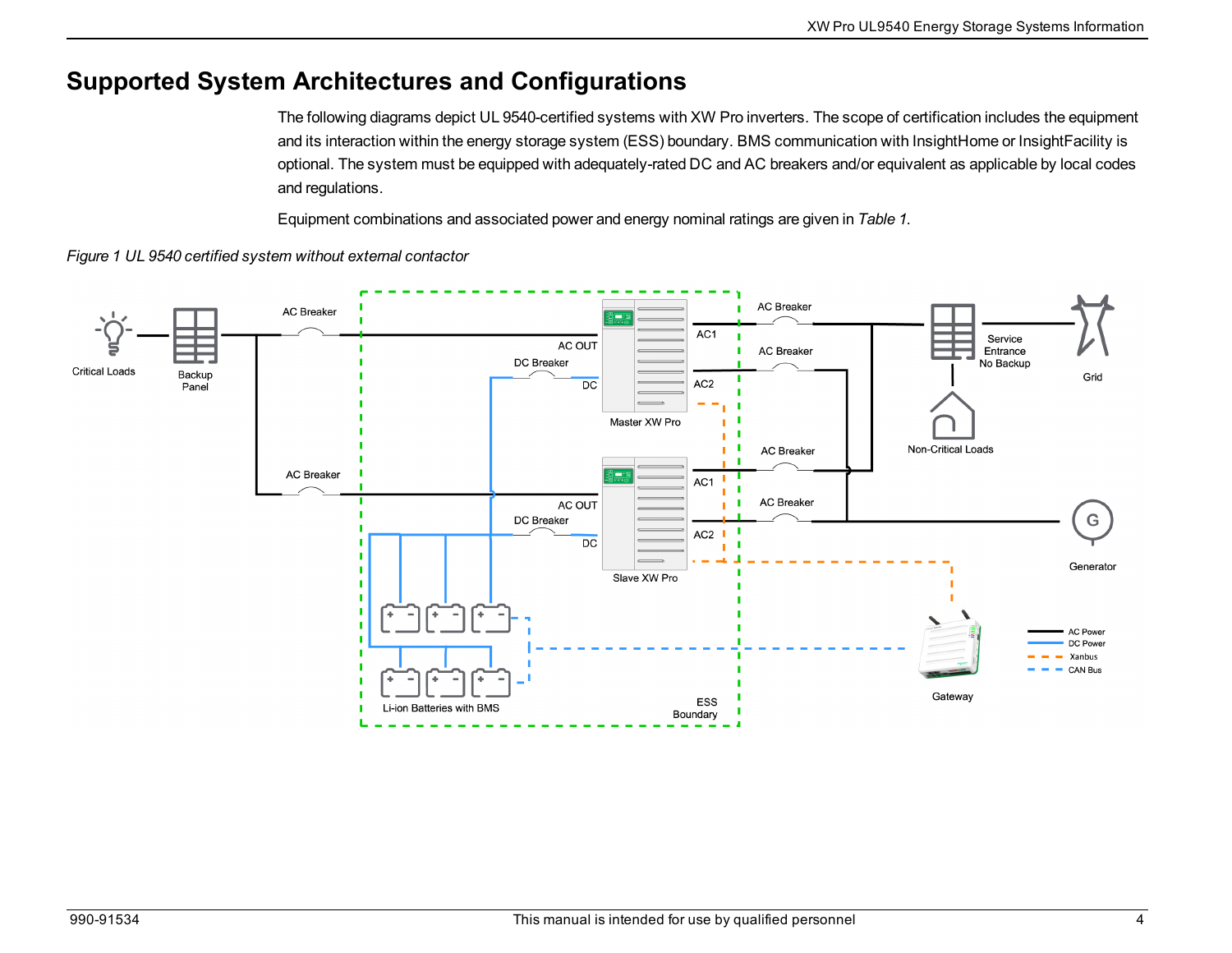

*Figure 2 UL 9540 certified system with external contactor*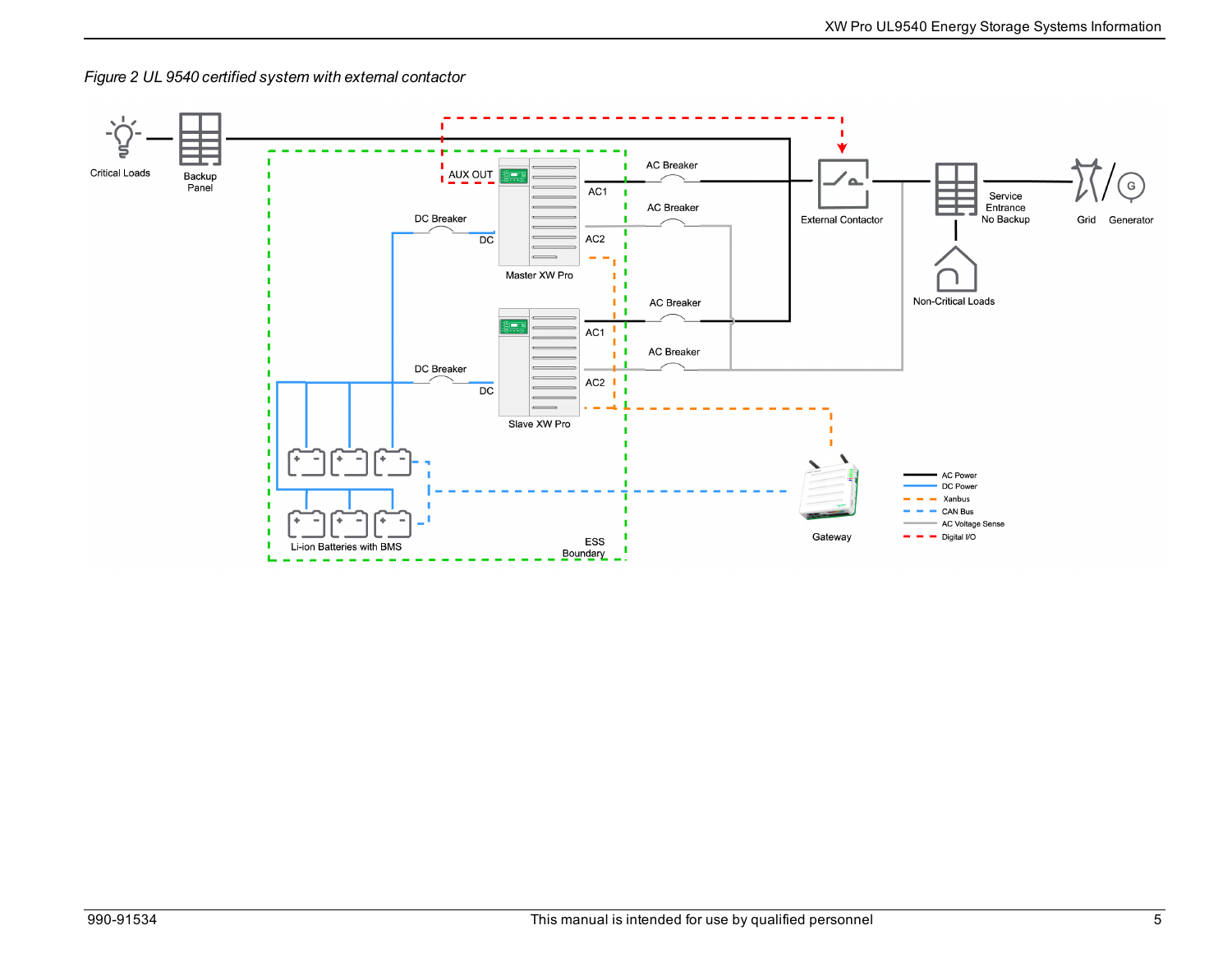| Inverter              | Inverter<br>Qty. | <b>Battery</b>          | <b>Battery</b><br>Qty. | DC Breakers(s) <sup>1</sup> | <b>DC</b><br>Qty. | Max.<br><b>Breaker Continuous</b><br><b>AC Power</b> | Energy<br>Capacity |
|-----------------------|------------------|-------------------------|------------------------|-----------------------------|-------------------|------------------------------------------------------|--------------------|
| <b>XW Pro 6848 NA</b> | 1                | Discover AES 42-48 6650 |                        | 865-DCBRK-250               |                   | 4.2 kW                                               | 6.65 kWh           |
| <b>XW Pro 6848 NA</b> | 1                | Discover AES 42-48 6650 | $\overline{c}$         | 865-DCBRK-250               |                   | 6.8 kW                                               | 13.3 kWh           |
| <b>XW Pro 6848 NA</b> | 1                | Discover AES 42-48 6650 | 3                      | 865-DCBRK-250               |                   | 6.8 kW                                               | 20 kWh             |
| <b>XW Pro 6848 NA</b> | 2                | Discover AES 42-48 6650 | $\overline{2}$         | 865-DCBRK-250               | 2                 | 8.4 kW                                               | 13.3 kWh           |
| <b>XW Pro 6848 NA</b> | 2                | Discover AES 42-48 6650 | 3                      | 865-DCBRK-250               | 2                 | 12.6 kW                                              | 20 kWh             |
| <b>XW Pro 6848 NA</b> | 1                | Discover AES 44-48 3000 | $\overline{2}$         | 865-DCBRK-250               |                   | 3.6 kW                                               | 6 kWh              |
| <b>XW Pro 6848 NA</b> | 1                | Discover AES 44-48 3000 | 3                      | 865-DCBRK-250               |                   | 5.4 kW                                               | 9 kWh              |
| XW Pro 6848 NA        | 1                | Discover AES 44-48 3000 | 4                      | 865-DCBRK-250               |                   | 6.8 kW                                               | 12 kWh             |
| <b>XW Pro 6848 NA</b> | 1                | Discover AES 44-48 3000 | 5                      | 865-DCBRK-250               |                   | 6.8 kW                                               | 15 kWh             |
| <b>XW Pro 6848 NA</b> | 1                | Discover AES 44-48 3000 | 6                      | 865-DCBRK-250               |                   | 6.8 kW                                               | 18 kWh             |
| <b>XW Pro 6848 NA</b> | 2                | Discover AFS 44-48 3000 | 5                      | 865-DCBRK-250               | $\overline{c}$    | 9 kW                                                 | 15 kWh             |
| <b>XW Pro 6848 NA</b> | $\overline{2}$   | Discover AES 44-48 3000 | 6                      | 865-DCBRK-250               | 2                 | 10.8 kW                                              | 18 kWh             |

<span id="page-5-0"></span>*Table 1 List of UL 9540-certified combinations of equipment and their ratings*

**<sup>1</sup>** The 250 A DC Breaker part number 865-DCBRK-250 is also included with the XW Mini PDP, XW PDP, and XW Connection Kit.